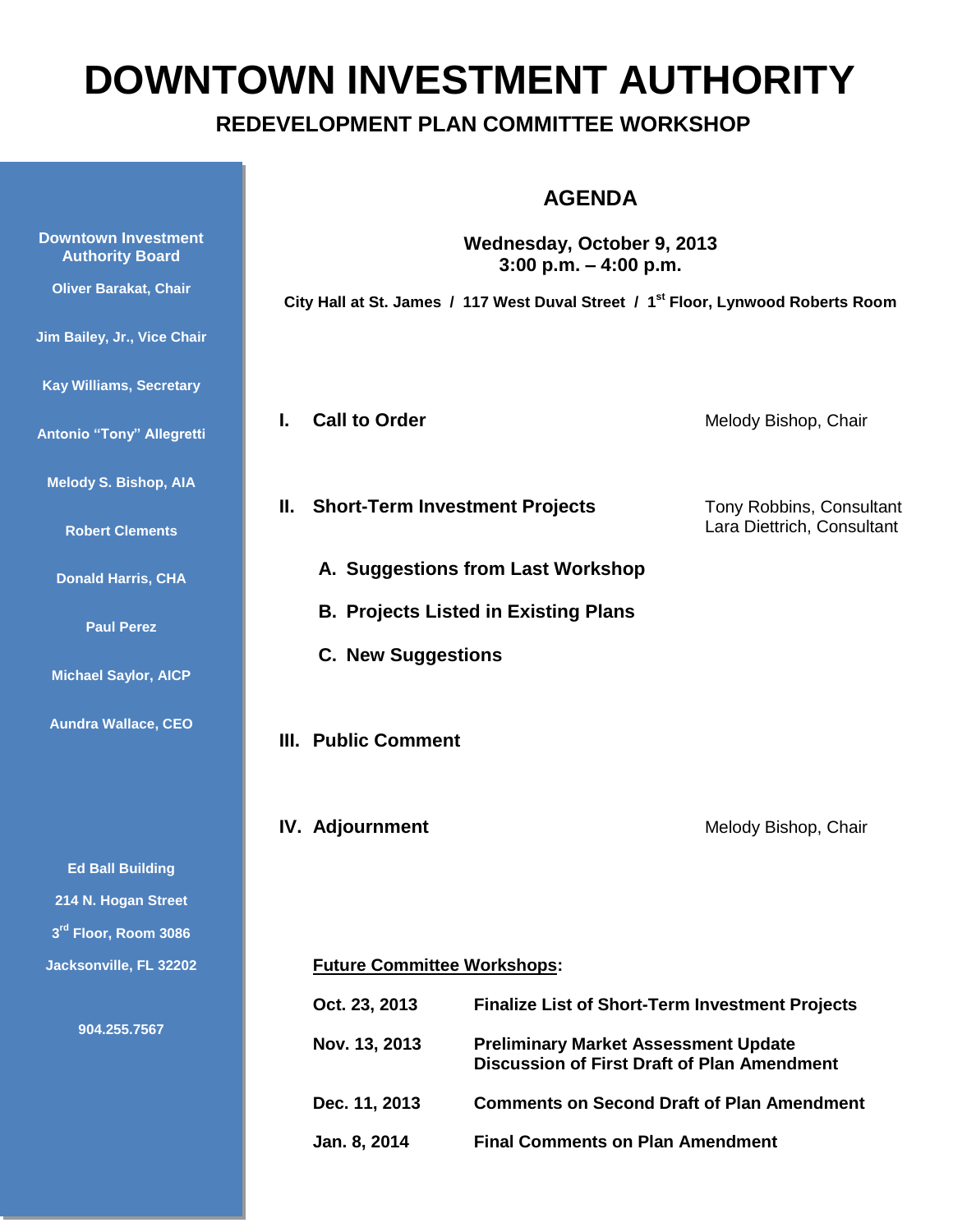*The following is the Project Consultant's accounting of comments expressed by those attending DIA Board Members and members of the public attending the September 27, 2013 Redevelopment Plan Committee workshop to discuss possible near-term projects. It is intended to capture the primary points expressed by each speaker, not to serve as a verbatim transcript.*

**DIA Chair Oliver Barakat**: Agrees with the need to focus limited resources on one or two definitive areas and make them work. Have a plan, stick to it, demonstrate public sector support for it and ergo influence the market.

**DIA Board Member Tony Allegretti**: Prefer to work with the entirety of Downtown (versus focusing on one or two spots)

**Redevelopment Plan Cmte. Chair Melody Bishop**: Don't ignore locations of hot activity located at easternmost and westernmost portion of Northbank (e.g. intersection of Forest and Riverside, Brooklyn, sports complex). There are thousands of spectators and visitors at the stadium and arena that could be brought Downtown after their events via better transit. People will take convenient transit from there to Downtown. The market dictates where we can help.

**DIA Board Member Don Harris**: Would like the plan to look at connecting areas. Identify where the new JTA transportation hub is to be located.

**DIA CEO Audra Wallace**: Public sector incentives drive developers. State those things we are willing to do (e.g. infrastructure improvements that private developers do not have to). The most appropriate financial comparables can be found in Brooklyn. We have not been selling all of the incentives that are out there, not just grants; there are tax benefits of locating in an Enterprise Zone.

**Jacksonville City Councilmember Lori Boyer**: Regarding the inviting public realm target, a large, wide one-way road was not a good idea for encouraging street-level pedestrian activity. Asked do you chase the "hot stock" or pursue ones with long-term potential. Create a mechanism for DIA to be able to comment whenever another agency has plans for doing something Downtown.

**Redevelopment Plan Cmte. Chair Melody Bishop**: The reversible one-way streets were in the 2007 Action Plan.

**Bruce Fouraker**: Submitted seven ideas for consideration (see attachment).

**Barb Ketchum**: Late Bloomers Garden Club has a plan similar to what is being discussed at this meeting calling for uniformity of beautification efforts from City Hall to the river and from the TU Center for Performing Arts to the Hyatt Regency. This shows that someone cares about Downtown. Likes the idea of a little bus (trolley) to connect different parts of Downtown. "Design Unity in the Community". Suggests promoting a café culture with wide sidewalks with outdoor seating.

**Jennifer Hewett-Apperson**: DVI agrees with the direction the consultant is proposing. There needs to be a focus on a walkable Core. The plan should not ignore incentives for historic preservation. Need to have a couple of blocks that work well together - - right now we have a good block, then a hole, another good block, another hole, then a good block. Also, problem property owners who find it easier to take the tax break than fix up their distressed properties which are major blighting influences.

**Alexander Sifakis**: There are a lot of good ideas from the recent Chamber trip to Charlotte. As a private investor he needs DIA to set a plan (and make sure they follow it) so he knows when he's going to invest, the plan will be done and he'll know Downtown will improve. Don't send mixed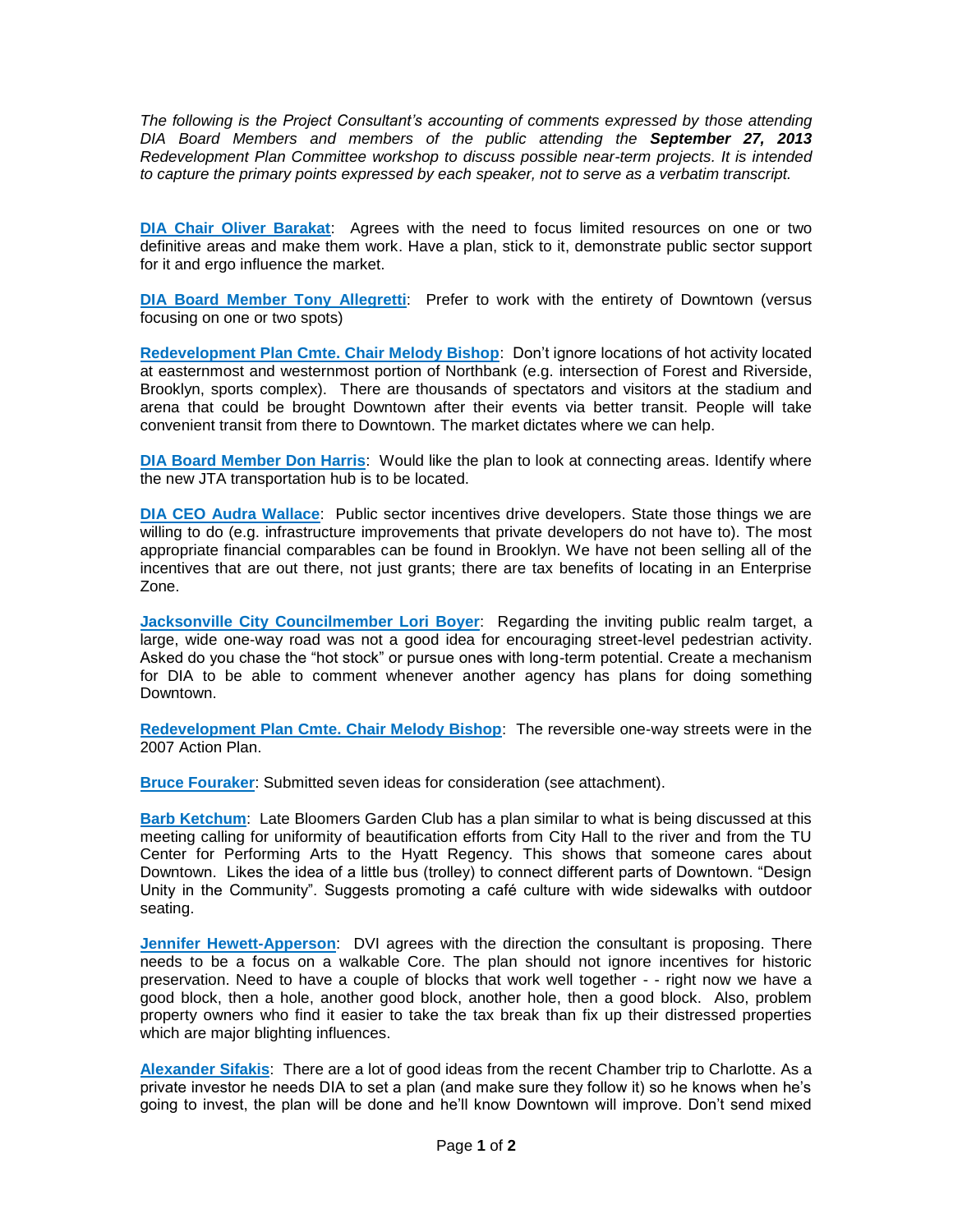messages (e.g. City Council redirecting \$9M from DIA). Brooklyn and Springfield are moving along fine on their own, Downtown needs City assistance. Plan should focus on the river, other communities would love to have our river. Need to attract institutions of higher learning Downtown such as the Florid Coastal College of Law and the Art Institute (approx. 2,500 students - - would double the population Downtown). Focus on Bay Street.

**Jennifer Jones**: Not impressed with JTA's "Max" brand for the BRT - - similar to a Pepsi product, a healthy product. Need to work towards health and wellness. Hip=Health=Happiness. Move the jail. Support a trolley, which feeds off of the Skyway and the JTA thoroughfares (BRT).

**Carnell Oliver**: Likes use of history in New Orleans with horse carriage rides. Why can't we do something similar here. Festivals and programming should reflect a city of cultural diversity (e.g., different nationalities)

**Dane Baird**: Dream big. Three financial resources: (1) amend/extend the Better Jax Plan (make it better); (2) look at Miami-Dade County Homeless Trust which utilizes a 1% tax on food and beverage for this indigent fund. It has resulted in 80% fewer homeless population in their downtown by offering them scattered housing outside of downtown; (3) Get great elementary, middle and high schools Downtown.

**Alexander Sifakis**: Diversity is a huge catalyst that encourages growth, attracts younger generation. As for homeless, it makes no sense to care for them at a location on the most expensive real estate. Likes the Miami-Dade program referenced earlier that offers housing outside downtown.

**Shannon Nazworth**: Interested in how redevelopment can combat homelessness. City, nonprofits and service providers can collectively deal with the homeless problem.

**DIA Chair Oliver Barakat**: Would like to see homelessness addressed in the near-term (0 to 5 year) initiatives of the updated plan.

**DIA Board Member Don Harris**: Like the idea of a small trolley running throughout Downtown.

**Jacksonville City Councilmember Lori Boyer**: Her understanding is that the entire Northbank TIF District is encumbered through 2017.

**DIA CEO Audra Wallace**: Need to demonstrate how DIA can make quick decisions on projects. Repeated insistence that the plan needs to address how to get folks from Brooklyn to the sports complex.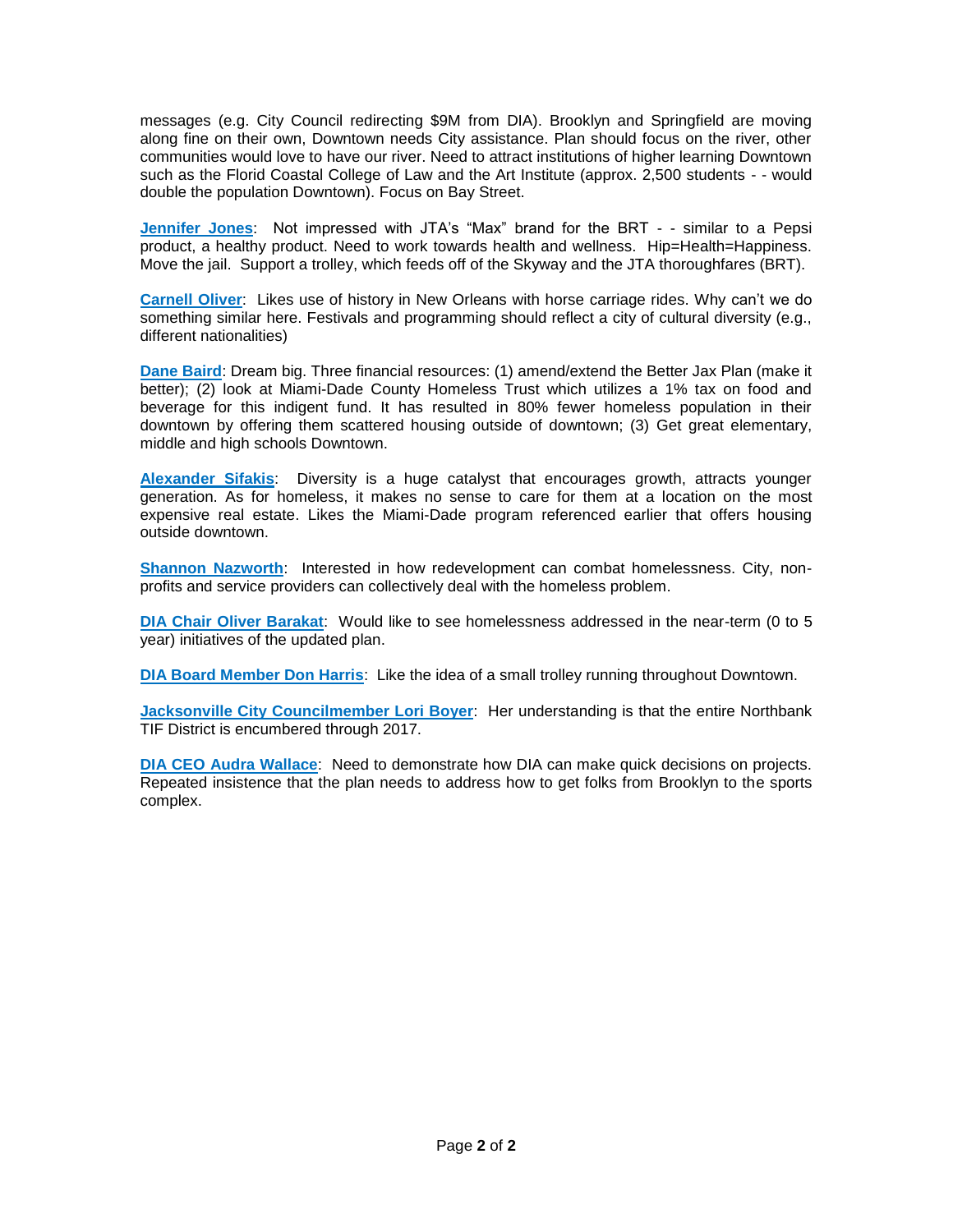#### Ideas for Consideration by Consultant Team and CRA Committee

- The first item to be considered is to end the subsidies to the Carling and 11E. The owner is  $\bullet$ costing the Downtown CRA's \$3.6 million that could be used for other projects. The owner has a separate corporate entity with 35 properties that is profitable. The Carling and 11E are 95% occupied and the city should not renew the subsidy.
- The DIA should provide funding in the amount of \$75,000 to 120 East Forsyth Street. This would be money well spent on a restaurant being opened by a well owner and within walking distance of several thousand people.
- The DIA should provide \$2 million for approximately 40 incubator grants of \$50,000 to landlords  $\bullet$ of storefront properties Downtown for improvements at the time of leasing to be disbursed in F/Y 2014/15. I support this idea as it will help to clean-up Downtown and make more properties leasable. Thanks to Margie Seaman and Mike Langton for coming up with this idea.
- The DIA should approve \$500,000 for incentives in the form of grants to be used by businesses for Illuminate Jacksonville in F/Y 2013/14, with the option of providing similar or larger grants in future years. Again thanks to Margie Seaman and others.
- The DIA should loan \$3.255 million to the Charles F Adams Floating Museum in F/Y 2013/14 to pay for restoration, towing and docking and \$702,000 in F/Y 2014/15 to cover 6 months operating expenses. I would recommend the loan would be payable for 10 years at 3.25% with a monthly payment starting in October 2015 of \$38,648 per month.
- The DIA should provide/encourage the use of \$5.3 million in the Historic Trust for use by the
- Ambassador Hotel to turn it into working class housing.
- The DIA should spend the \$1.5 million in Southbank CRA monies on the improvements to Riverplace Drive in F/Y 2013/14 and another \$500,000 in F/Y 2014/15.

The above projects are contingent on the \$4.2 million from the city in F/Y 2013/14 and the freeing up of the Northbank and Southbank CRA funds from the Carling/11E Subsidies.

 $\frac{\partial}{\partial x^i}$ 

Thanks or considering these items.

**Bruce A Fouraker** 4441 Genna Trace Court Jacksonville, FL 32257-8080 Telephone: 904-737-2379 Cellular: 904-521-8026 Email: brucea\_fouraker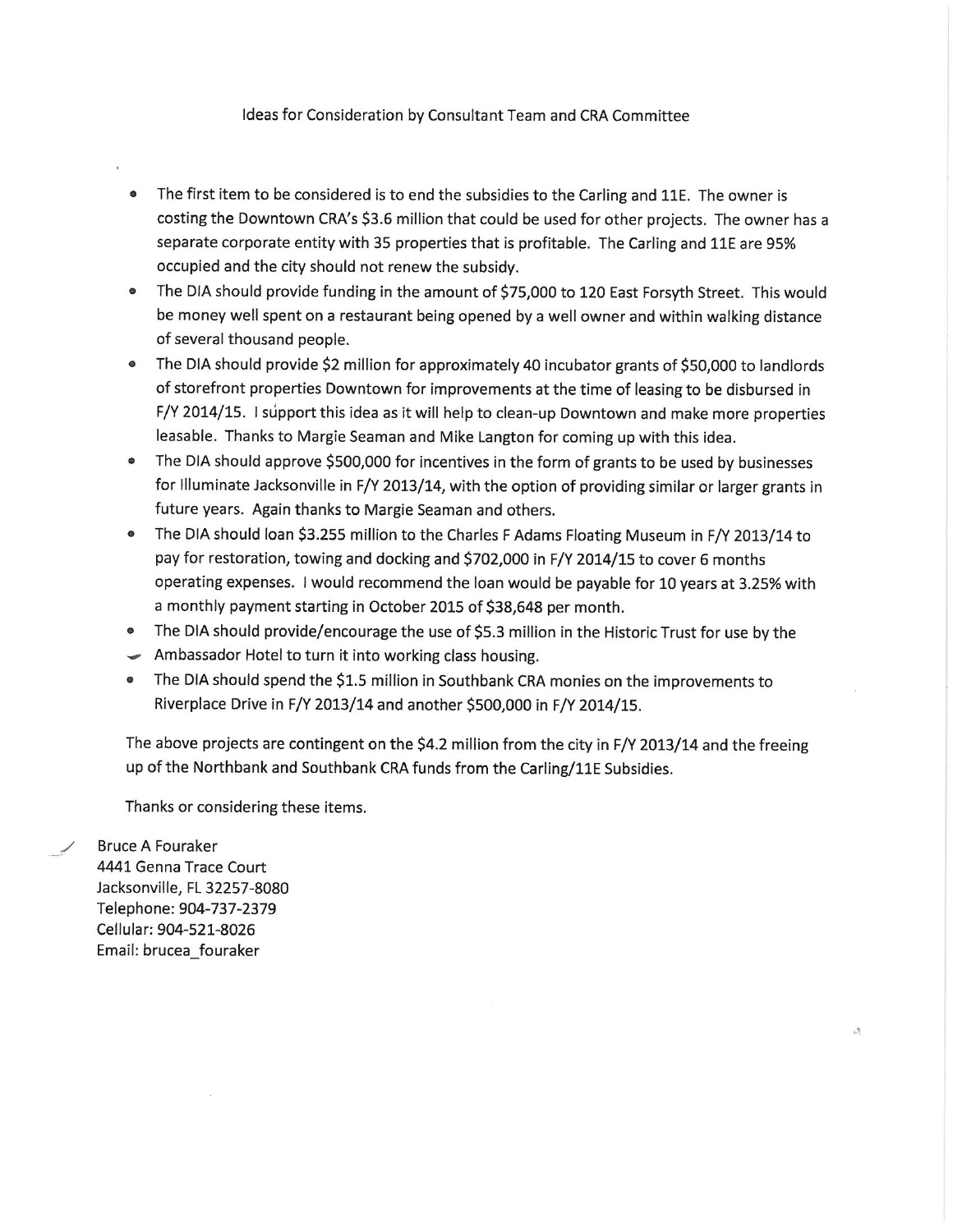

**Downtown Investment Authority Redevelopment Plan Committee**

**City Hall at St. James 117 West Duval St., Lynwood Roberts Room**

*Wednesday, October 9, 2013 – 3:00 p.m.*

### *REDEVELOPMENT PLAN COMMITTEE MEETING MINUTES*

#### **Board Members Present:** Chairman Oliver Barakat, Melody Bishop, Tony Allegretti

**Office of General Counsel:** Jason Gabriel

Council Member: Lori Boyer

**Attendees:** Alex Rudzinski, Director of Development, OED; Karen Nasrallah Downtown Development and Redevelopment Manager; Aundra Wallace, DIA CEO; and Karen Underwood, Recording Secretary

#### **CALL TO ORDER**

Board Member Melody Bishop, Chair of the DIA Redevelopment Plan Committee, called the meeting to order at approximately 3:10 p.m.

Board Member Bishop asked everyone to introduce him- or herself. She stated that input was needed from each member to consider a plan to be formulated for stakeholders meeting.

#### **SHORT-TERM INVESTMENTS PROJECTS Lara Diettrich/ Tony Robbins Consultants**

Lara Diettrich welcomed the public, and introduced Jim Catlett, IGS; Jim Gilmore, IGS; and Josh Cockrell, IGS.

Board Member Bishop recognized Council Member Boyer and stated that the Board appreciates her fearless leadership and attendance to all of the meetings.

Lara Diettrich read a quote from the Metropolitan Revolution by Bruce Katz. Bruce Katz is an Urban Developing Philosophical intellect genius and was a speaker at the One Spark event.

"The Federal and State governments, driven by outworn notions of legislative horse-trading, prefer one-size-fits-all solutions that serve to frustrate rather than placate. They spread resources across the landscape of the nation and their states like peanut butter on a slice of bread, diluting return on investment and diminishing public confidence in public action. Cities and metropolitan areas are by contrast, aligned, and attuned to the differentiated nature of their economies. They build on their distinctive strengths, buttress and leverage their specific assets, attributes, and advantages. They follow Dolly Parton's maxim: "Find out who you are and do it on purpose."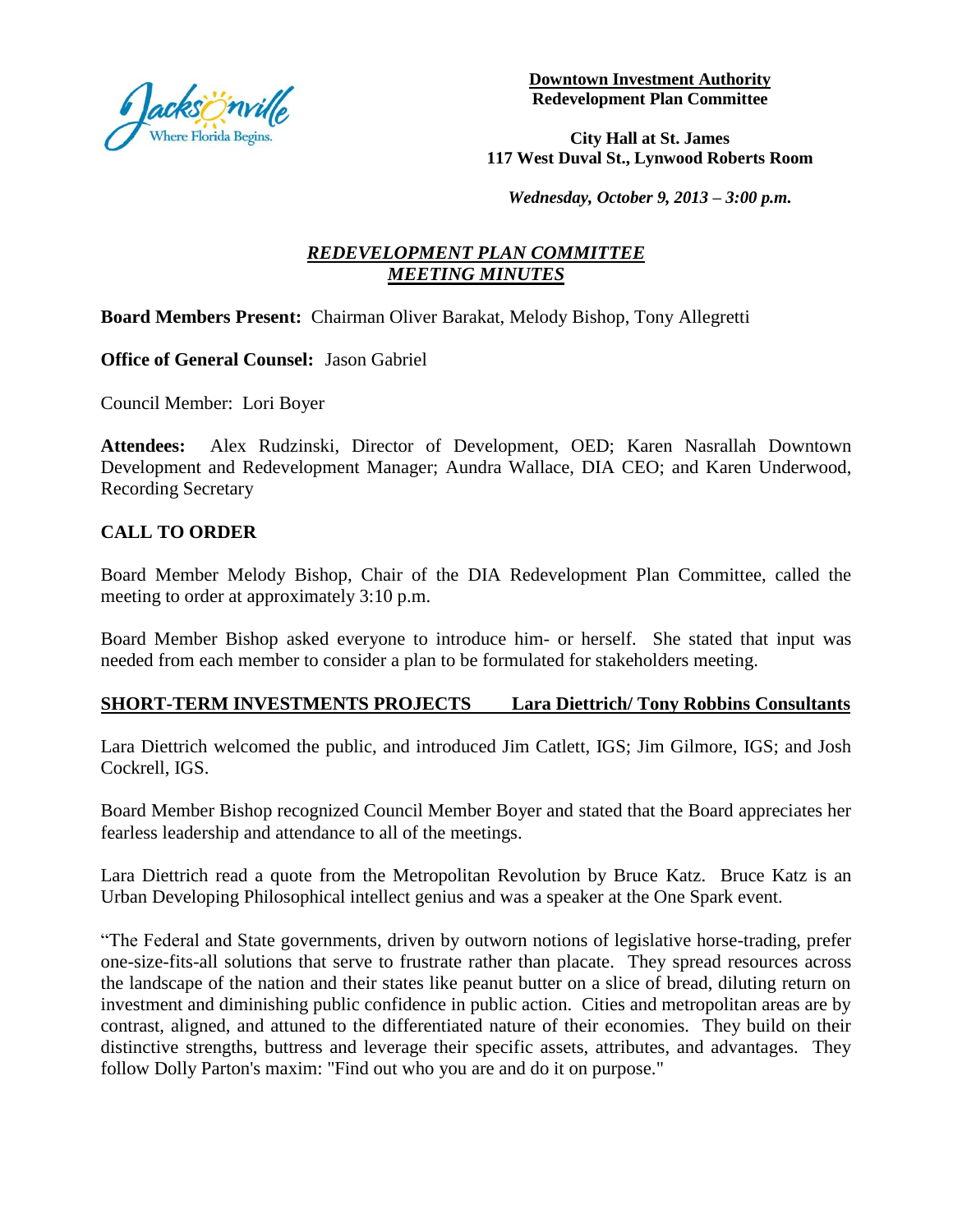Downtown Investment Authority Redevelopment Plan Committee October 9, 2013 Page 2 of 5

Tony Robbins presented the Downtown Jacksonville Community Redevelopment Plan Amendment Workshop. He discussed identifying projects and actions DIA can undertake with minimal cost, projects that will start in 2014. The goals are for small-scale changes to public spaces that could lead to big changes down the road.

#### **Strategic Objectives**

- Make Downtown More Balanced and Livable (beautify, more housing, cultural diversity)
- Build Capacity (diversify revenues, foster alliances)
- Improve Downtown Mobility (trolley, more walkable)
- Protect and Enhance Open Space.

#### **Where should we focus?**

- Laura Street (Monroe to Bay)
- Brooklyn/Riverside
- Bay Street (Liberty to Ocean)
- Riverside Boulevard

Chairwoman Bishop stated that the plan would have to go through City Council, DOT, Public Works, and JTA. Mr. Robbins responded that the Action Plan limited a few steps but there was not enough detail. The update to the plan and the list of projects would have necessary steps in sections. Lara Diettrich noted that that would be fully vetted in the Business Investment Development Plan.

#### **RPC Ranking of DT Action Plan**

- Enhance Event Programming
- Convert Downtown One-Way Streets to Two-Way Streets
- Initiate A Downtown Marketing Strategy that emphasizes Downtown Districts
- Development and Implement a Comprehensive Streetscape Plan
- Engage in Active, Targeted Retail Recruitment
- Improve Downtown Connectivity by an Enhanced Trolley System & Complementary BRT

#### **Short-Term Investments**

- Infrastructure Improvements
- Remove directional mast arms from Bay Street, return two-way movement
- Create a shade canopy along Bay Street
- Prioritize people replacing one vehicle land with wider sidewalk, bike lane & landscaping
- Reduce vacant City-owned properties by waiving rental fees for first two years of a multiyear lease.

Board Member Barakat stated that whether it is 2 years of free rent or help with the TI and capital expenses, sometimes a storefront incentive program is worth looking at in controversy of retail incentives investing in start-up businesses or various businesses. It is up to this board to make sure each application is reviewed carefully. If empty storefronts were in better shape, deals could be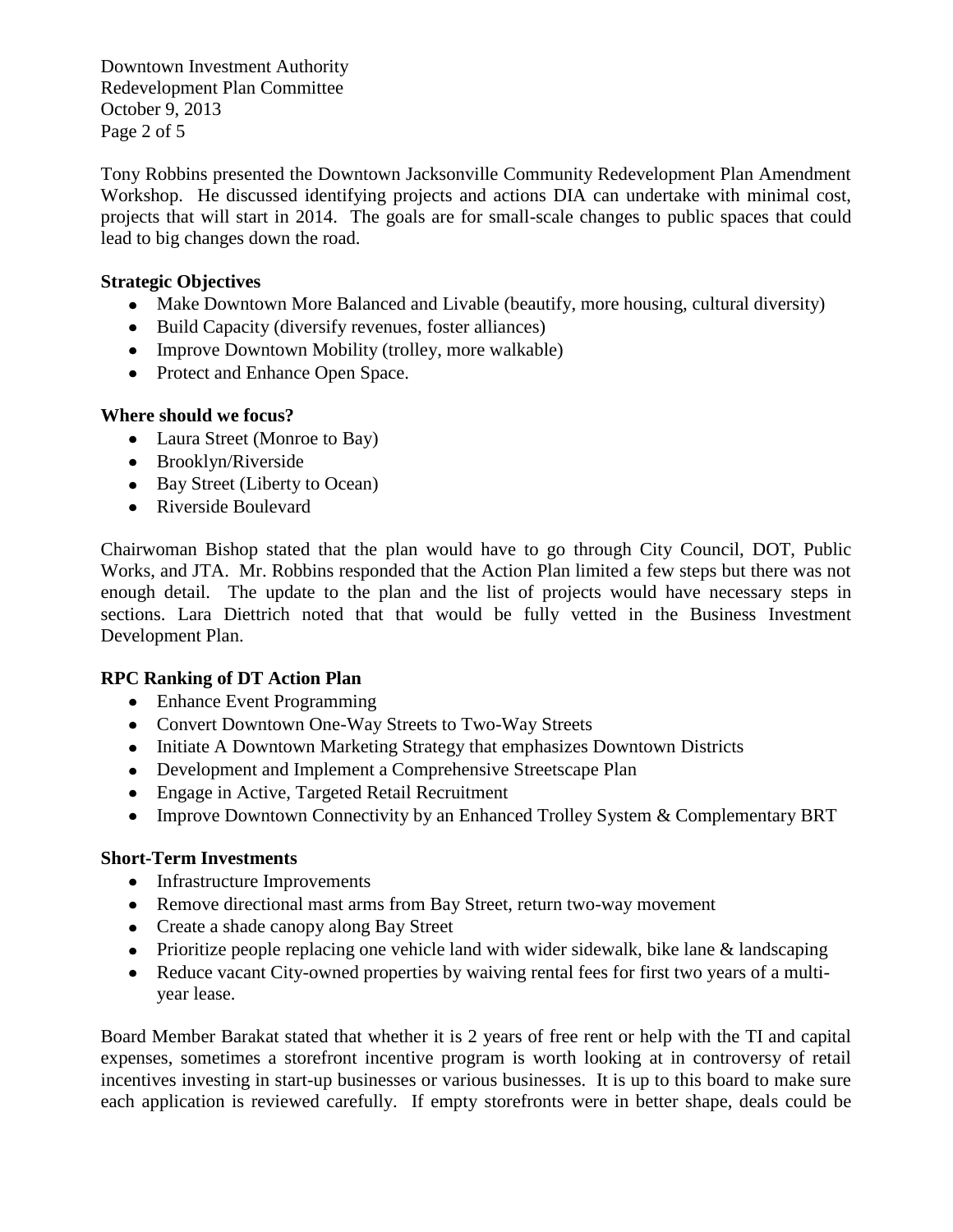Downtown Investment Authority Redevelopment Plan Committee October 9, 2013 Page 3 of 5

done. It would cost so much to get the spaces modernized into code and he has seen many deals fall apart despite the interest of the businesses that would like to be located in the area.

Aundra Wallace pointed out that previously the city had a retail enhancement program. He is looking into how to revamp that for storefronts. By the time the DIA meets the first quarter of 2014 the retail enhancement would be one of actual incentives that will roll out with action plan. On the residential component piece, he wanted to know how would the board get a balance for sales and rentals in the downtown area. He will also look into how to develop some type of a down payment assistance program to assist people on a home ownership side as well rental assistance.

Council Member Boyer commented that the bullet points doesn't identify retail versus office but the answers heard were with respect to retail and nobody approached the idea of using city-owned property office space for free for two years.

Pam Smith commented that the City has been helpful incentivizing some office properties.

Alex Sifakas commented that he think if incentives were given to the developers and owners that it should not create a problem. Paying \$200 to a renter to make it \$1,000 instead of \$1200 give the incentives to the developers to lower their cost so that they can afford offers lower than the public. That would create a demand and activity, which then would raise prices in the end.

Aundra Wallace asked how long would the developer be able to offer that particular incentive to the next renter. Mr. Sifakas responded that if the costs spaces were lowered on the property, it should be forever. Mr. Wallace stated that would be the challenge in the development of the community once that that incentive is provided.

Lara Diettrich noted that Mr. Wallace and the DIA would be structuring what is asked to do to ensure that the program would work.

#### **Outdoor Seating throughout Downtown**

- Amendment Downtown Zoning Overlay
- Enables some businesses to double their capacity without expanding their buildings
- Fosters greater interactions among people and helping activate the streets
- Places higher importance on people over automobiles in front of businesses

#### **Reliable, Frequent Trolley System**

- Combats the perception Downtown is difficult to navigate
- Supports use of peripheral parking facilities
- Connect surrounding neighborhoods with Downtown
- Compliments future introduction of BRT to Downtown

#### **Regular Special Events Programming**

- Monthly cooperative meeting open to all downtown businesses and organizations
- Corporate on a series of special events with emphasis on families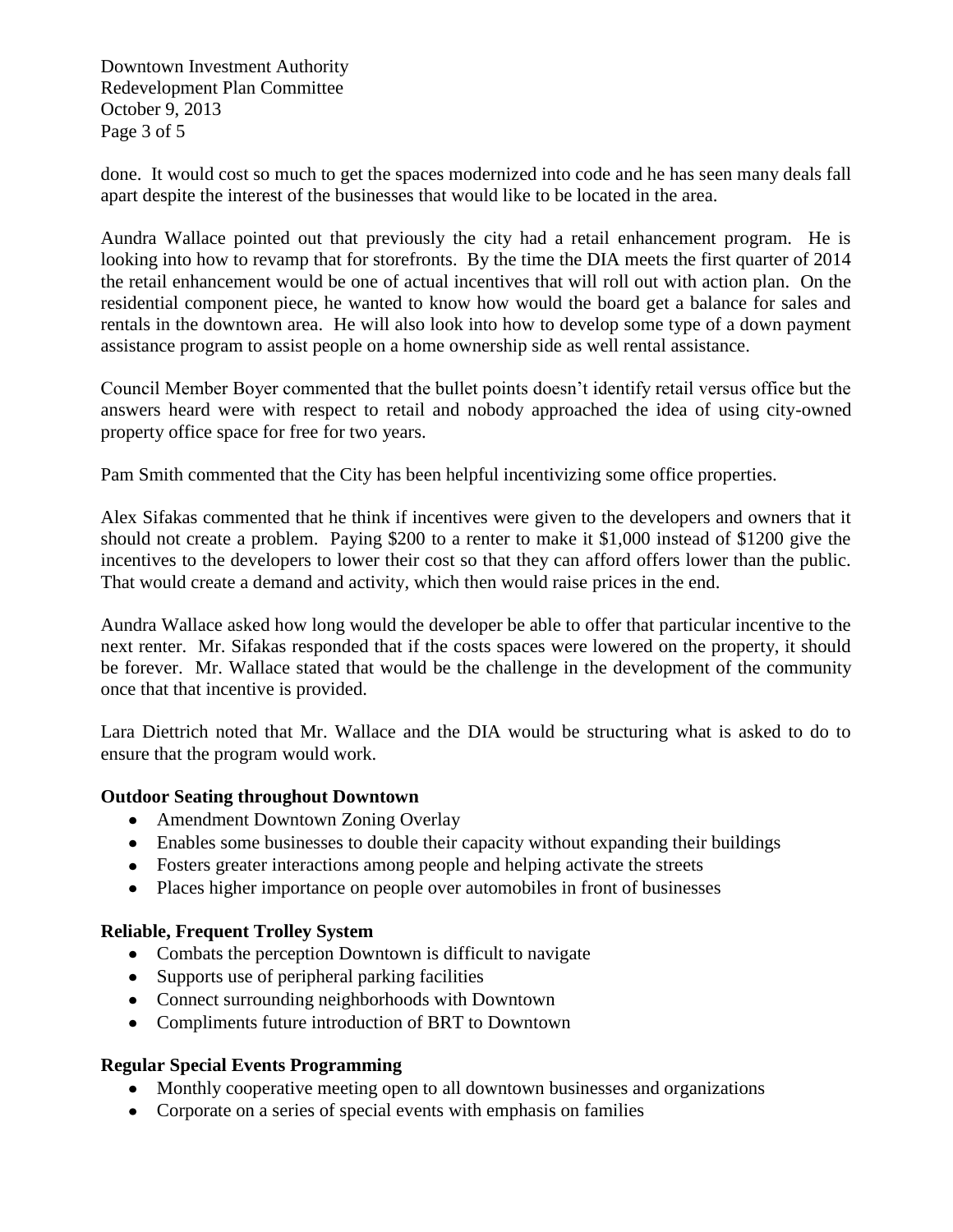Downtown Investment Authority Redevelopment Plan Committee October 9, 2013 Page 4 of 5

- Provide spaces for residents to conduct community business and spaces for social events and educational
- Temporary street closures for more street festivals.

#### **Streetscape Beautification Initiatives**

- Improvements for a more welcoming and well-maintained pedestrian environment
- Improved and strategically-located lighting for real and perceived safety
- Use of potted plants, lower maintenance landscaping and more effective shading
- Art in Public Places competition

#### **PUBLIC COMMENTS**

Edmundo Gonzalez stated when he lived in New York, the incentive packages were done with private developers at an 80/20 percent market rate. He mentioned that some churches would not allow outdoor alcohol to be served after a certain time. That will not work for what the people would like to see downtown.

Carlton Jones stated that most lease terms are 3 to 5 years. A rent structure could be locked in for the first 5 years. It would benefit the landowner, which would pass that savings onto the tenant. Prior to FSCJ President Wallace left, he had been exploring some dorms downtown and those opportunities currently exist and should be taken advantage of. SCAD is a great success story for Savannah, it changed their entire blighted downtown. With the credit system, it is difficult to finance these dorms.

Dane Beard mentioned a pre-k – five schools may happen in Springfield. The parents that work downtown could have their kids go to school. That would give families more reasons to live and work downtown.

Chairwoman Bishop stated that something would happen in Downtown Jacksonville focused on the idea of Jacksonville becoming the healthy well-being city that it can be.

Sandra Jones asked where the targeted areas were. Aundra Wallace pointed out the map and showed her where the areas are located.

Lara Diettrich ended the meeting with a quote from Bruce Katz.

#### **ADJOURNMENT**

There being no further business, Chairwoman Bishop adjourned the meeting at approximately 5:07 p.m.

The next scheduled DIA CRA Redevelopment Plan Committee Workshop meeting is scheduled for Wednesday, October 23, 2013, at 3:00 p.m., in the Lynwood Roberts Room.